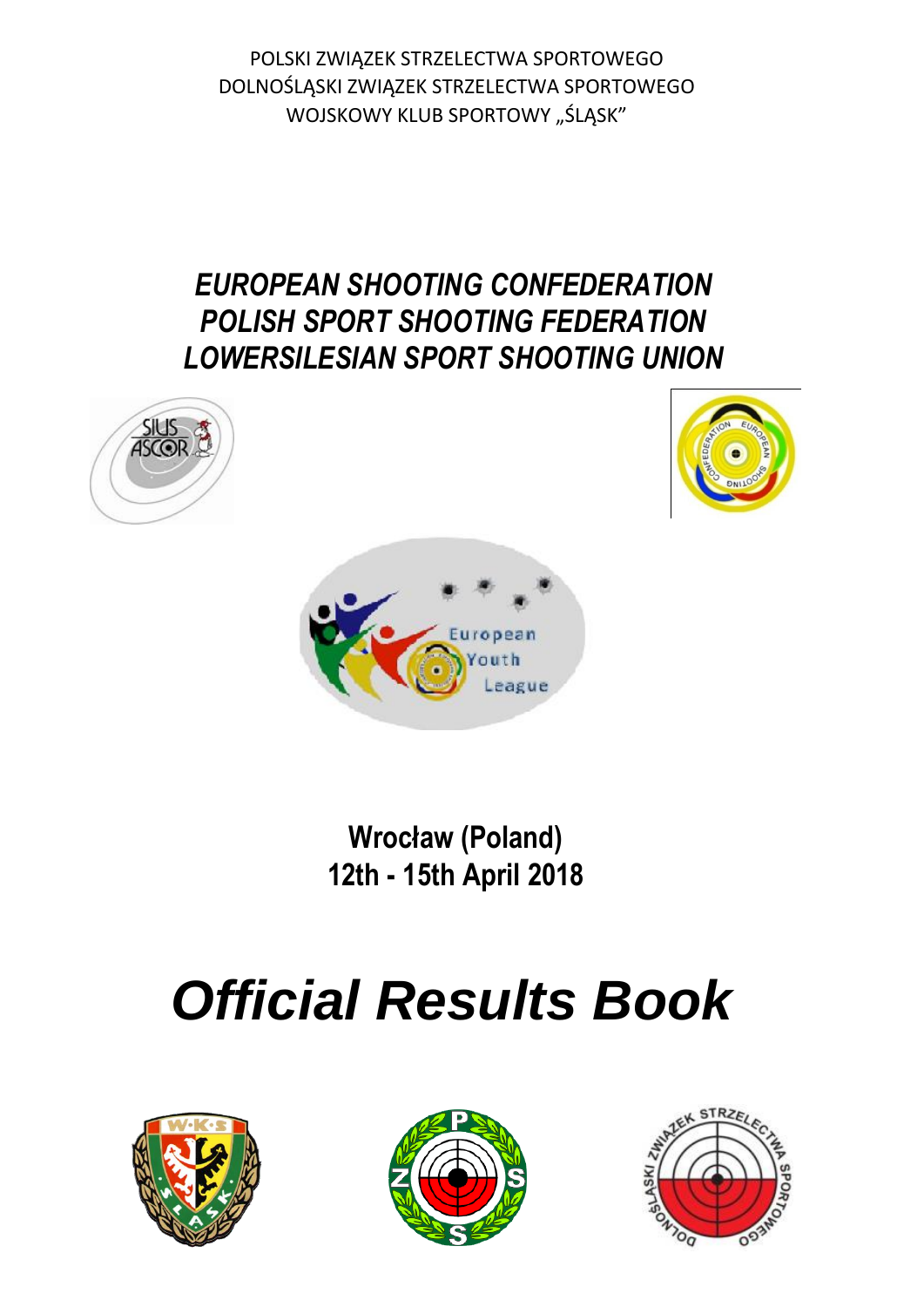

### **Competition Officials**



**Competition Menager** Pobert PIETRUCH

**North Region Manager** Kerstin Bodin

**Chief Range Officer** Andrzej KIJOWSKI Krzysztof KISIEL

**Range Officer** Wiktor ŁYSIAK

**Announcer** Joanna BUBLEWICZ Natalia KRÓL **SIUS Operator** Kamil PAKUŁA Maciej DRELICH

**Jury Pistol/Rifle** Jolanta TOŁCZYK - POL Vilnis CELMINS - LAT Monika ŁYSIAK - POL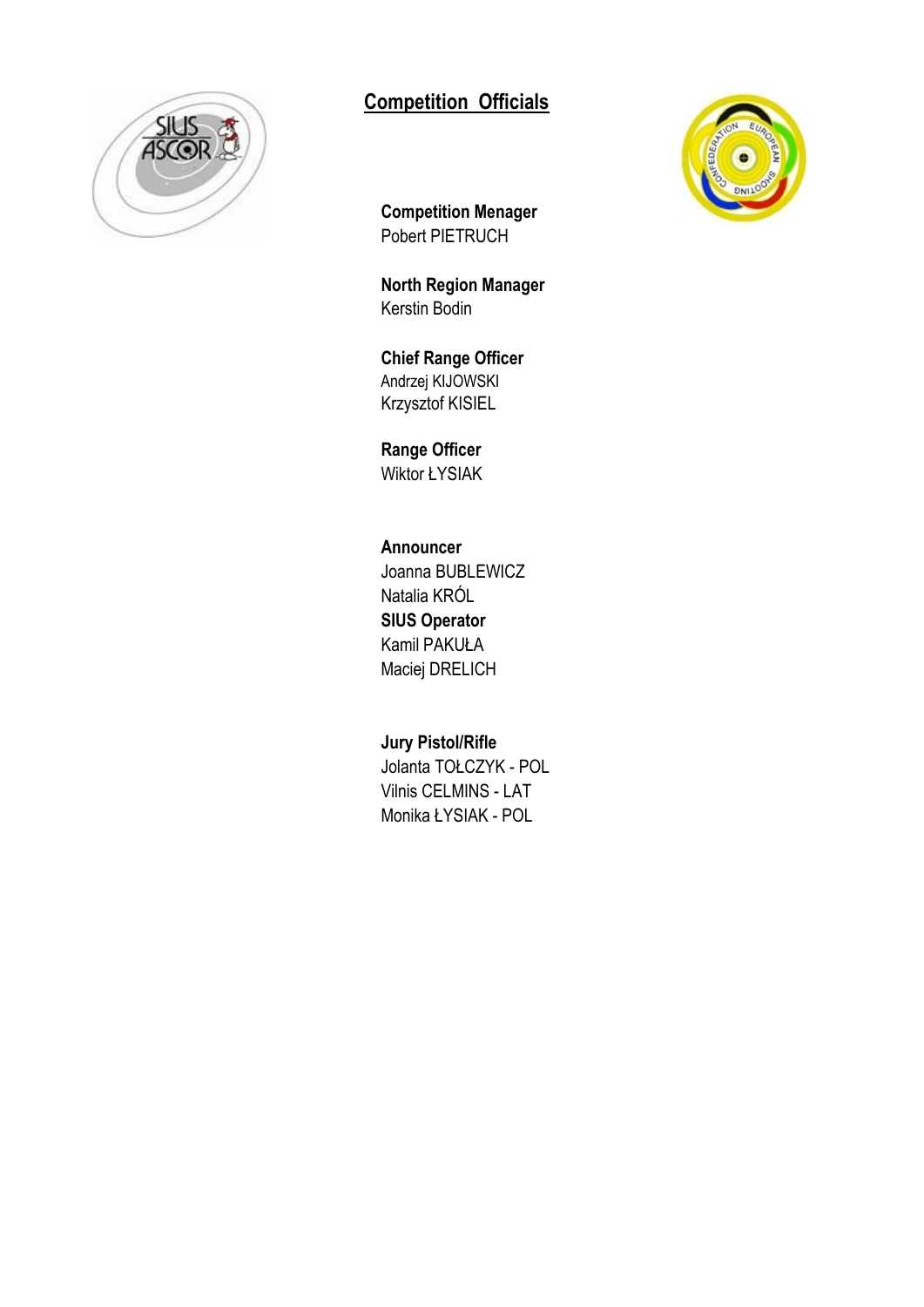

## **QUALIFICATION**



### **12th – 16th April 2018**

| No. Oridinal | Bib No. | <b>Name</b>                  | Sex | <b>Nation</b>  | Air Pistol         | Air Rifle |
|--------------|---------|------------------------------|-----|----------------|--------------------|-----------|
| 1.           | 01      | <b>HEMBRE Mattis</b>         | M   | <b>NORWAY</b>  | x                  |           |
| 2.           | 02      | <b>HEMBRE Ludvik</b>         | M   | <b>NORWAY</b>  | $\pmb{\mathsf{x}}$ |           |
| 3.           | 03      | <b>AUNE Ann Helen</b>        | F   | <b>NORWAY</b>  | X                  |           |
| 4.           | 04      | <b>EIKEN Torinn</b>          | F   | <b>NORWAY</b>  |                    | X         |
| 5.           | 05      | LOEVSETH Mari Baardseng      | F   | <b>NORWAY</b>  |                    | X         |
| 6.           | 06      | VERMUNDSDAMMEN Jon Ola       | M   | <b>NORWAY</b>  |                    | X         |
| 7.           | 07      | ANDERSSON Johanna            | F   | SWEDEN         |                    | X         |
| 8.           | 08      | <b>LINDFORS Josefine</b>     | F   | SWEDEN         |                    | X         |
| 9.           | 09      | <b>EKDAHL Marcus</b>         | M   | SWEDEN         |                    | X         |
| 10.          | 10      | RANKELYTE Greta              | F.  | LITHUANIA      | x                  |           |
| 11.          | 11      | <b>BELEVIC Karol</b>         | M   | LITHUANIA      | $\pmb{\mathsf{x}}$ |           |
| 12.          | 12      | <b>PUCILAUSKAS Gintautas</b> | M   | LITHUANIA      | x                  |           |
| 13.          | 13      | <b>DZIKUNSKAS Ugnius</b>     | M   | LITHUANIA      | x                  |           |
| 14.          | 14      | SZUTKO Aleksandra            | F   | <b>POLAND</b>  |                    | X         |
| 15.          | 15      | ZAPARUCHA Aleksandra         | F   | <b>POLAND</b>  |                    | X         |
| 16.          | 16      | <b>BOBER Wiktoria</b>        | F   | POLAND         |                    | Χ         |
| 17.          | 17      | PIĄTEK Michał                | M   | <b>POLAND</b>  |                    | X         |
| 18.          | 18      | MASŁOWSKI Mikołaj            | M   | <b>POLAND</b>  |                    | X         |
| 19.          | 19      | PIERKO Zuzanna               | F   | <b>POLAND</b>  | X                  |           |
| 20.          | 20      | JAROSIŃSKA Maja              | F   | <b>POLAND</b>  | Χ                  |           |
| 21.          | 21      | PIWOWARSKI Robert            | M   | <b>POLAND</b>  | Χ                  |           |
| 22.          | 22      | SADOWSKI Paweł               | M   | <b>POLAND</b>  | Χ                  |           |
| 23.          | 23      | <b>NIELSEN Emil</b>          | M   | <b>DENMARK</b> |                    | X         |
| 24.          | 24      | FABRICIUS Amby Lærke         | F   | <b>DENMARK</b> |                    | X         |
| 25.          | 25      | LAURSEN Josefine             | F.  | <b>DENMARK</b> |                    | X         |
| 26.          | 26      | <b>HEISKANEN Essi</b>        | F   | <b>FINLAND</b> |                    | X         |
| 27.          | 27      | <b>KEMPPI Viivi</b>          | F   | <b>FINLAND</b> |                    | X         |
| 28.          | 28      | KOOTA Luukas                 | M   | <b>FINLAND</b> |                    | X         |
| 29.          | 29      | <b>KOSKELA Riku</b>          | M   | <b>FINLAND</b> |                    | X         |
| 30.          | 30      | <b>SUORTTI Markus</b>        | M   | <b>FINLAND</b> |                    | X         |
| 31.          | 31      | MOISSEJEVA Aleksandra        | F   | <b>ESTONIA</b> | X                  |           |
| 32.          | 32      | ROONURM Kairi-Liis           | F   | <b>ESTONIA</b> | X                  |           |
| 33.          | 33      | <b>LEPMAN Kirill</b>         | M   | <b>ESTONIA</b> | X                  |           |
| 34.          | 34      | TAHVINOV Elari               | M   | <b>ESTONIA</b> | X                  |           |
| 35.          | 35      | <b>JAKK Karl Gregor</b>      | M   | <b>ESTONIA</b> | X                  |           |
| 36.          | 36      | <b>VDOBCENKO Laura</b>       | F   | LATVIA         | X                  |           |
| 37.          | 37      | VASILJEVA Aleksandra         | F   | LATVIA         | X                  |           |
| 38.          | 38      | <b>ZORGE Rihards</b>         | M   | LATVIA         | X                  |           |
| 39.          | 39      | <b>GULBIS Marcis</b>         | M   | LATVIA         | X                  |           |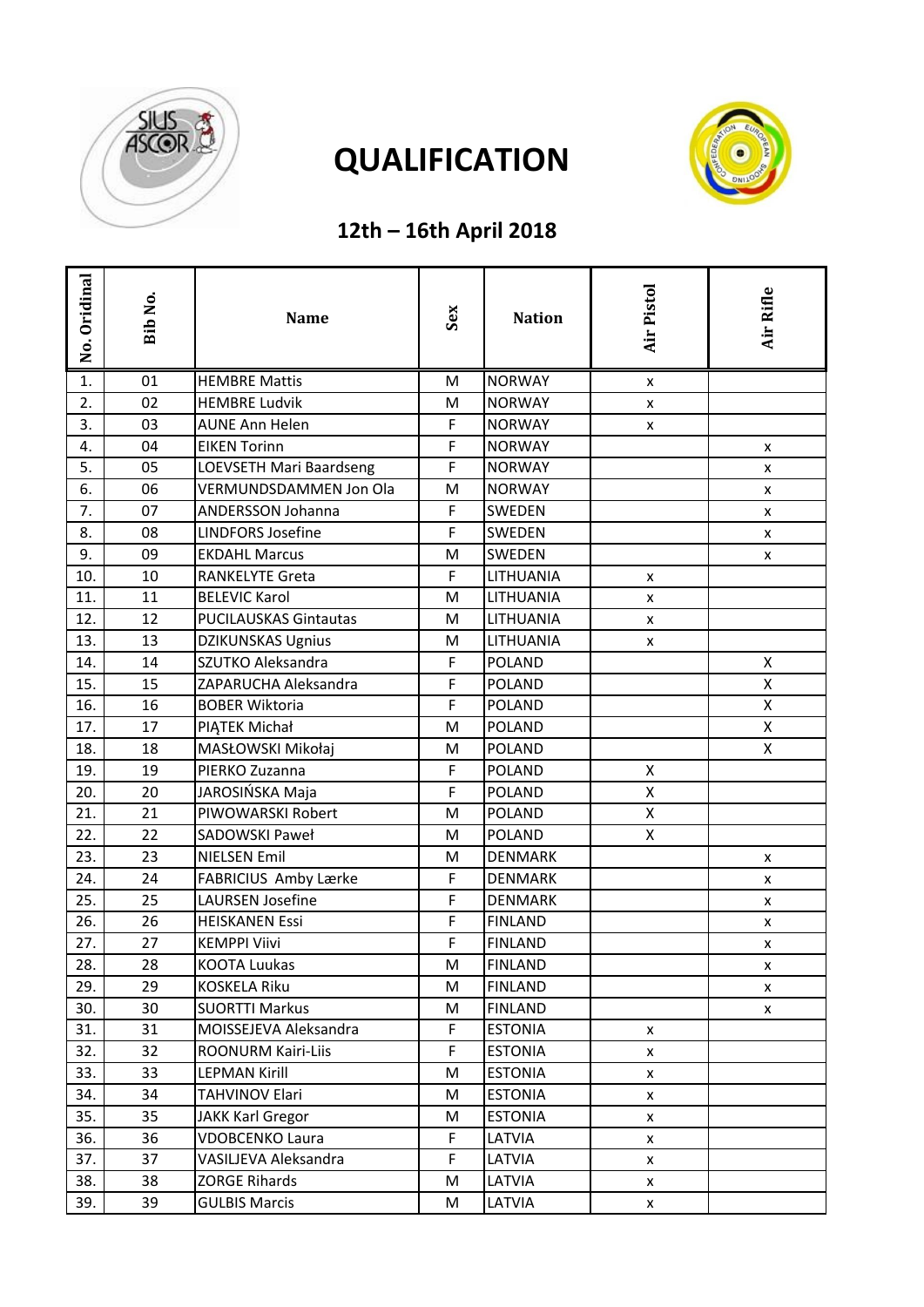

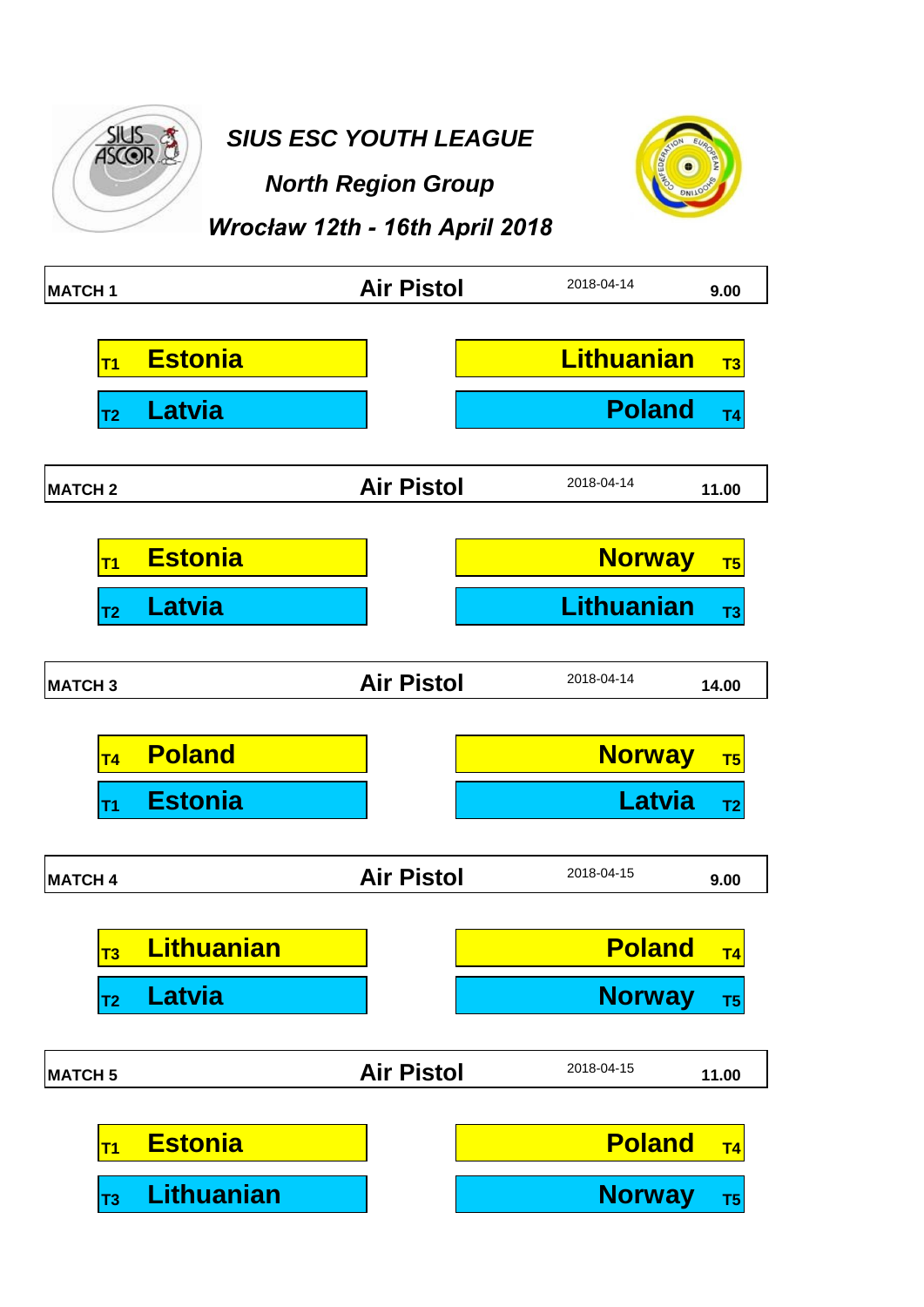



#### Qualified to final:

#### **PISTOL:**

| Teams          | Winners   | Winners total | Match points  | Total | Ranking |
|----------------|-----------|---------------|---------------|-------|---------|
| T 4: Poland    | $0+1+1+1$ |               | $11+18+14+16$ | 59    |         |
| T 2: Latvia    | $1+0+1+1$ |               | $13+10+17+13$ | 53    |         |
| T 3: Lithuania | $1+1+0+0$ |               | $17+14+10+11$ | 52    |         |
| T 5: Norway    | $0+0+0+1$ |               | $10+6+11+13$  | 40    |         |
| T 1: Estonia   | $0+1+0+0$ |               | $7+14+7+8$    | 36    |         |

### **RIFLE:**

| Teams        | Winners   | Winners total | Match points | Total | Ranking |
|--------------|-----------|---------------|--------------|-------|---------|
| T 1: Sweden  | $1+1+1+1$ |               | 16+14+14+15  | 59    |         |
| T 4: Poland  | $1+1+0+0$ |               | $18+16+10+9$ | 53    |         |
| T 3: Norway  | $0+0+1+1$ |               | $8+11+14+14$ | 47    |         |
| T 5: Finland | $0+0+1+0$ |               | $10+8+17+10$ | 45    |         |
| T 2: Denmark | $0+1+0+0$ |               | $6+13+10+7$  | 36    |         |

### **PISTOL:**

| Teams    | Winners   |
|----------|-----------|
| $T1-T3$  | $7 - 17$  |
| $T2-T4$  | $13 - 11$ |
| $T1-T5$  | $14 - 10$ |
| $T2-T3$  | $10 - 14$ |
| $T4-T5$  | $18 - 6$  |
| $T1-T2$  | $7 - 17$  |
| $T3-T4$  | $10 - 14$ |
| $T2-T5$  | $13 - 11$ |
| $T1$ -T4 | $8 - 16$  |
| $T3-T5$  | 11 - 15   |
| $T1-T4$  | $8 - 16$  |
| $T3-T5$  | $11 - 13$ |

### **RIFLE:**

| Teams     | Winners   |
|-----------|-----------|
| $T1-T3$   | $16 - 8$  |
| $T2-T4$   | $6 - 18$  |
| $T1-I5$   | $14 - 10$ |
| $T2-T3$   | $13 - 11$ |
| $T4-T5$   | $16 - 8$  |
| $T1-T2$   | 14 - 10   |
| $T3-T4$   | $14 - 10$ |
| $T2-T5$   | $7 - 17$  |
| $T1-T4$   | $15 - 9$  |
| $T3 - T5$ | 14 - 10   |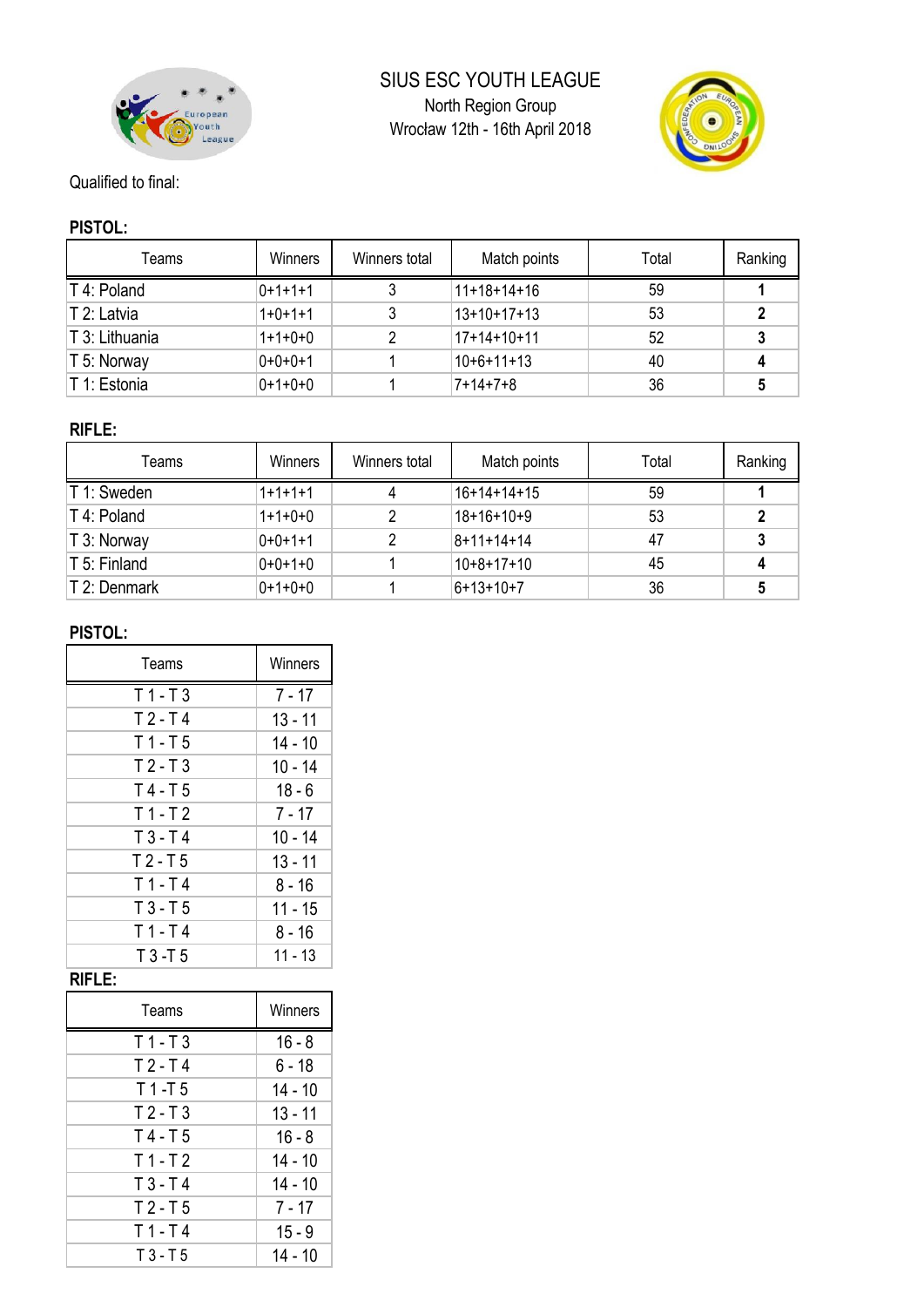

## **SIUS ESC YOUTH LEAGUE**

### **QUALIFICATION**

**Wrocław 12th - 16th April 2018**



#### **MATCH 1 Air Pistol 9.00**

# **T1 Estonia 7 : 17 Lithuanian T3 22 MOISSEJEVA Aleksandra 191 91 94 93 4 4 4** LEPMAN Kirill **3 5**

| <b>Surname</b>           |           |     | Ш |      | IV              | shoot-off | points | poins  | shoot-off | IV        | III | Ш. |               | <b>Surname</b>              |    |
|--------------------------|-----------|-----|---|------|-----------------|-----------|--------|--------|-----------|-----------|-----|----|---------------|-----------------------------|----|
| 20 LEPMAN Kirill         | <b>90</b> | 93  |   | 90 l | 90              |           | າ      | 5      |           | 88        | 92  | 93 |               | 95<br>PUCILAUSKAS Gintautas | 21 |
|                          |           |     |   |      |                 |           |        |        |           |           |     |    |               |                             |    |
| 22 MOISSEJEVA Aleksandra | 91        | 91  |   | 94   | $\overline{93}$ |           |        |        |           | 89        | 91  | 96 |               | 93 BELEVIC Karol            | 23 |
|                          |           |     |   |      |                 |           |        |        |           |           |     |    |               |                             |    |
| 24 TAHVINOV Elari        | 89        | 89  |   | 89   | 89              |           | 0      | 8      |           | 93        | 92  | 91 |               | 94 RANKELYTE Greta          | 25 |
|                          |           |     |   | 10   |                 |           |        |        |           |           |     |    |               |                             |    |
|                          |           |     |   |      |                 |           |        |        |           |           |     |    |               |                             |    |
|                          | _atvia    |     |   |      |                 |           | 13     | 11     |           |           |     |    | <b>Poland</b> |                             |    |
| <b>Surname</b>           |           |     | Ш |      | IV              | shoot-off | points | points | shoot-off | <b>IV</b> | Ш   |    |               | Surnamel                    |    |
|                          | 93        | 971 |   | 94   | 92              |           | 6      |        |           | 93        | 93  | 93 | 91            | PIWOWARSKI Tomasz           | 29 |
| 28 ZORGE Rihards         |           |     |   |      |                 |           |        |        |           |           |     |    |               |                             |    |

2018-04-14

| - -                     | Latvia |            |     |            |           | 1 A    | $\overline{44}$ |           |    |     |            | <b>Poland</b> |                      |    |
|-------------------------|--------|------------|-----|------------|-----------|--------|-----------------|-----------|----|-----|------------|---------------|----------------------|----|
| <b>ISurname</b>         |        |            | Ш   | IV         | shoot-off | points | points          | shoot-off |    |     |            |               | <b>Surname</b>       |    |
| 28 ZORGE Rihards        | 93     |            | 94  |            |           |        | c               |           | 93 | 931 | 93         |               | 91 PIWOWARSKI Tomasz | 29 |
|                         |        |            |     |            |           |        |                 |           |    |     |            |               |                      |    |
| 30 VASILJEVA Aleksandra | 94     | <b>90I</b> | 90I | <b>90I</b> |           |        |                 |           |    | 921 | <b>961</b> | 92            | JAROSIŃSKA Maja      | 31 |
|                         |        |            |     |            |           |        | ю               |           |    |     |            |               |                      |    |
|                         | 91     |            | 881 | <b>90</b>  |           |        |                 |           | 89 | 921 | <b>90</b>  |               | 91 SADOWSKI Paweł    | 33 |
| 32 VDOBCENKO Laura      |        |            |     |            |           |        | w               |           |    |     |            |               |                      |    |

|    | ivia |           |    |           | 13     | 11     |           |    |    |    | <b>Poland</b> |                          |   |
|----|------|-----------|----|-----------|--------|--------|-----------|----|----|----|---------------|--------------------------|---|
|    | "    | Ш         | IV | shoot-off | points | points | shoot-off | IV | Ш  | ш  |               | <b>Surname</b>           |   |
| 93 | 97   | 941       | 92 |           |        | n      |           | 93 | 93 | 93 |               | 91 PIWOWARSKI Tomasz     |   |
|    |      |           |    |           | 6      |        |           |    |    |    |               |                          |   |
| 94 | 90   | <b>90</b> | 90 |           |        |        |           | 91 | 92 | 96 | 92            | JAROSIŃSKA Maja          |   |
|    |      |           |    |           |        | b      |           |    |    |    |               |                          |   |
| 91 | 91   | 88        | 90 |           |        | ּמ     |           | 89 | 92 | 90 | 91            | <b>J</b> CADOMICKI Dowoł | ີ |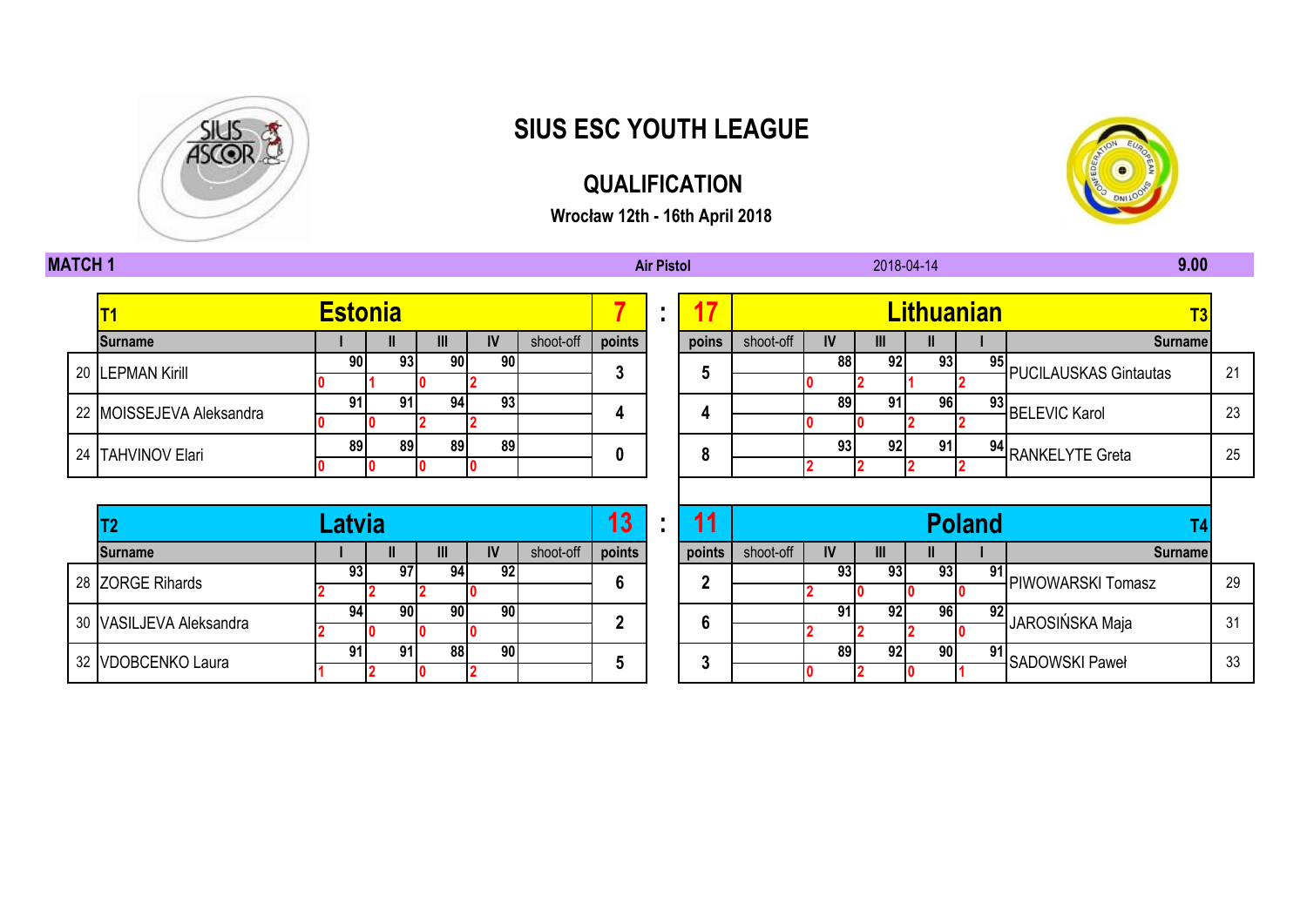

## **SIUS ESC YOUTH LEAGUE**

### **QUALIFICATION**

**Wrocław 12th - 16th April 2018**



**0 2 0 2 0 2 2**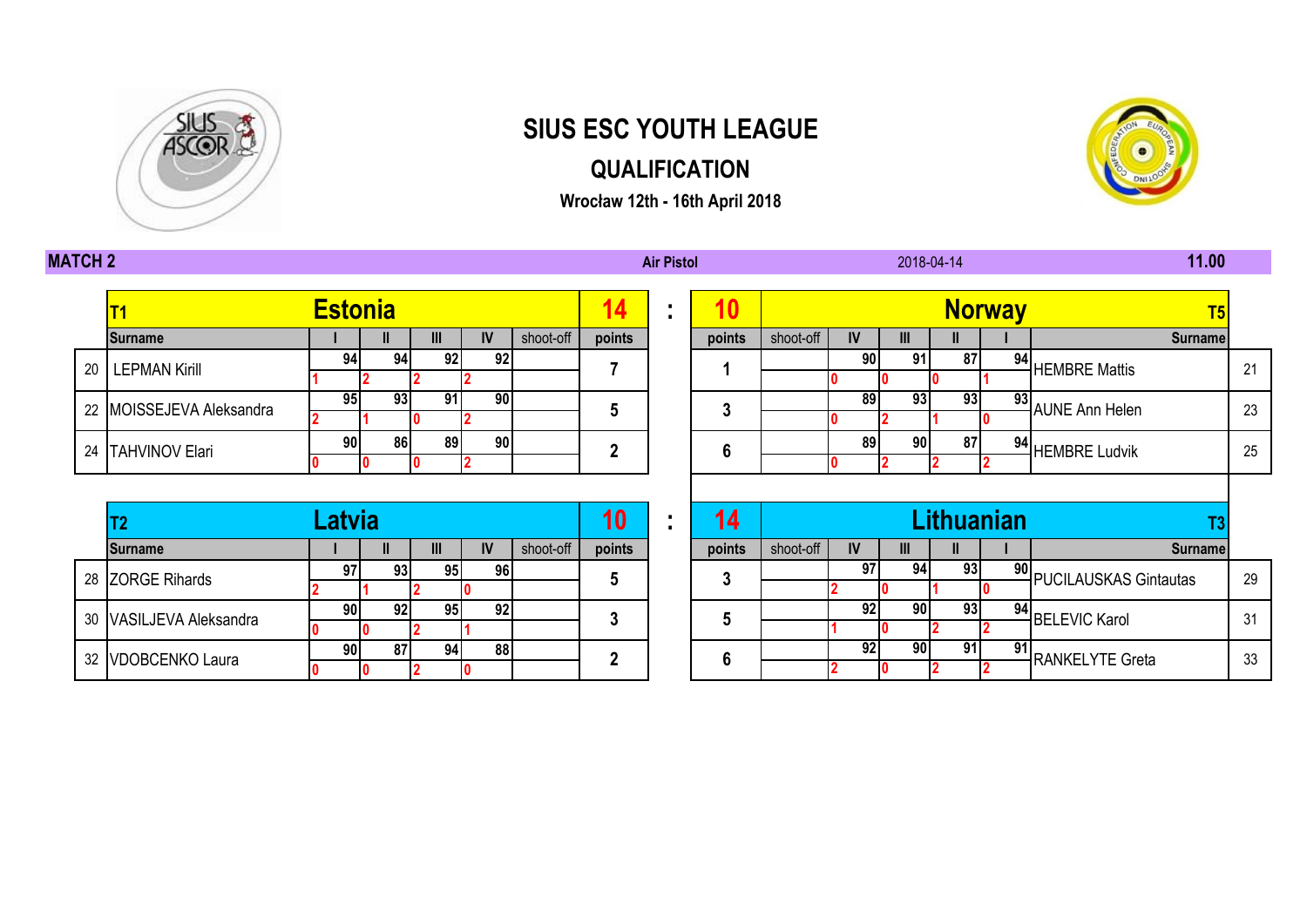



|  |                     | <b>Poland</b> |   |     |     |    |           | 18     | ٠ | e      |           |    |     | Non |  |
|--|---------------------|---------------|---|-----|-----|----|-----------|--------|---|--------|-----------|----|-----|-----|--|
|  | T4                  |               |   |     |     |    |           |        |   |        |           |    |     |     |  |
|  | <b>Surname</b>      |               | Ш |     | Ш   | IV | shoot-off | points |   | points | shoot-off | IV | III | Ш   |  |
|  | 20 PIWOWARSKITomasz | 94            |   | 92  | 931 | 94 |           |        |   |        |           | 96 | 92  | 88  |  |
|  |                     |               |   |     |     |    |           | 6      |   |        |           |    |     |     |  |
|  | 22 JAROSIŃSKA Maja  | 95            |   | 93  | 92  | 92 |           | 6      |   |        |           | 93 | 9٠  | 92  |  |
|  |                     |               |   |     |     |    |           |        |   |        |           |    |     |     |  |
|  | 24 PIERKO Zuzanna   | 94            |   | 921 | 94  | 94 |           | 6      |   |        |           | 91 | 90  | 97  |  |
|  |                     |               |   |     |     |    |           |        |   |        |           |    |     |     |  |

|     |                          | <b>Estonia</b> |    |     |    |           |        |        |           |    |    |    | - 21 |
|-----|--------------------------|----------------|----|-----|----|-----------|--------|--------|-----------|----|----|----|------|
|     | <b>Surname</b>           |                |    | Ш   | IV | shoot-off | points | points | shoot-off | IV | Ш  | Ш  |      |
| -28 | <b>LEPMAN Kirill</b>     | 92             | 94 | 961 | 94 |           |        |        |           | 97 | 93 | 95 |      |
|     |                          |                |    |     |    |           |        |        |           |    |    |    |      |
|     | 30 MOISSEJEVA Aleksandra | 91             | 90 | 91  | 90 |           |        |        |           | 89 | 94 | 95 |      |
|     |                          |                |    |     |    |           |        |        |           |    |    |    |      |
|     |                          | 84             | 87 | 78. | 86 |           |        |        |           | 83 | 90 | 87 |      |
|     | 32 ROONURM Kairi- Liis   |                |    |     |    |           |        |        |           |    |    |    |      |

|  | T <sub>4</sub>           | <b>Poland</b>  |    |    |                 |           | 18           | ٠<br>$\blacksquare$ | 6               |           |    |           |    | <b>Norway</b> | T <sub>5</sub>        |    |  |
|--|--------------------------|----------------|----|----|-----------------|-----------|--------------|---------------------|-----------------|-----------|----|-----------|----|---------------|-----------------------|----|--|
|  | <b>Surname</b>           |                |    | Ш  | IV              | shoot-off | points       |                     | points          | shoot-off | IV | Ш         |    |               | <b>Surname</b>        |    |  |
|  | 20 PIWOWARSKITomasz      | 94             | 92 | 93 | $9\overline{4}$ |           | 6            |                     | $\mathbf{2}$    |           | 96 | 92        | 88 | 93            | <b>HEMBRE Mattis</b>  | 21 |  |
|  |                          |                |    |    |                 |           |              |                     |                 |           |    |           |    |               |                       |    |  |
|  | 22 JAROSIŃSKA Maja       | 95             | 93 | 92 | 92              |           | 6            |                     | $\overline{2}$  |           | 93 | 91        | 92 | 94            | <b>AUNE Ann Helen</b> | 23 |  |
|  |                          |                |    |    |                 |           |              |                     |                 |           |    |           |    |               |                       |    |  |
|  | 24 PIERKO Zuzanna        | 94             | 92 | 94 | 94              |           | 6            |                     | $\overline{2}$  |           | 91 | <b>90</b> | 97 | 89            | HEMBRE Ludvik         | 25 |  |
|  |                          |                |    |    |                 |           |              |                     |                 |           |    |           |    |               |                       |    |  |
|  |                          |                |    |    |                 |           |              |                     |                 |           |    |           |    |               |                       |    |  |
|  |                          | <b>Estonia</b> |    |    |                 |           |              |                     | 17              |           |    |           |    | Latvia        |                       |    |  |
|  | <b>Surname</b>           |                | Ш  | Ш  | IV              | shoot-off | points       |                     | points          | shoot-off | IV | Ш         | Ш  |               | <b>Surname</b>        |    |  |
|  | 28 LEPMAN Kirill         | 92             | 94 | 96 | $9\overline{4}$ |           | 2            |                     | 6               |           | 97 | 93        | 95 | 95            | ZORGE Rihards         | 29 |  |
|  |                          |                |    |    |                 |           |              |                     |                 |           |    |           |    |               |                       |    |  |
|  | 30 MOISSEJEVA Aleksandra | 91             | 90 | 91 | 90              |           | $\mathbf{2}$ |                     | $6\phantom{1}6$ |           | 89 | 94        | 95 | 96            | VASILJEVA Aleksandra  | 31 |  |
|  |                          |                |    |    |                 |           |              |                     |                 |           |    |           |    |               |                       |    |  |
|  |                          | 84             | 87 | 78 | 86              |           | 3            |                     | $5\phantom{.0}$ |           | 83 | <b>90</b> | 87 | 86            | <b>GULBIS Marcis</b>  | 33 |  |
|  | 32 ROONURM Kairi- Liis   |                |    |    |                 |           |              |                     |                 |           |    |           |    |               |                       |    |  |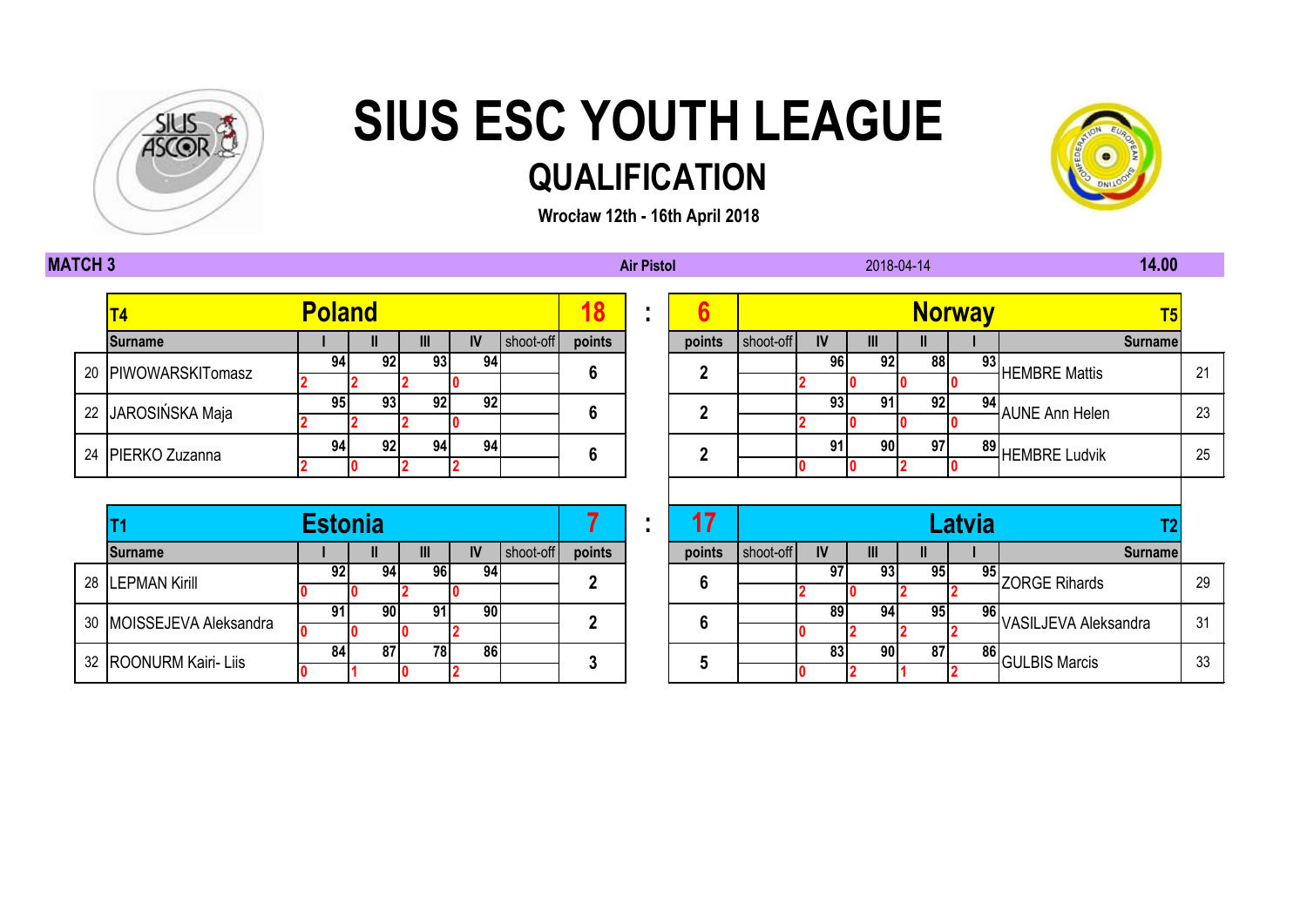| <b>MATCH 4</b> |                          |                 |                   |                     |                         |           |              | <b>Air Pistol</b> |              |           |           |              | 2018-04-15 |                 | 9.00                  |    |
|----------------|--------------------------|-----------------|-------------------|---------------------|-------------------------|-----------|--------------|-------------------|--------------|-----------|-----------|--------------|------------|-----------------|-----------------------|----|
|                | <b>T3</b>                |                 | <b>Lithuanian</b> |                     |                         |           | <b>10</b>    |                   | 14           |           |           |              |            | <b>Poland</b>   | T <sub>4</sub>        |    |
|                | <b>Surname</b>           |                 | Ш                 | Ш                   | <b>IV</b>               | shoot-off | points       |                   | points       | shoot-off | <b>IV</b> | Ш            |            |                 | <b>Surname</b>        |    |
|                | 20 PUCILAUSKAS Gintautas | 94              | 93                | 85                  | 91                      |           | 4            |                   | 4            |           | 95        | 95           | 92         | 91              | PIWOWARSKITomasz      | 21 |
|                |                          | 89              | 89                | 88                  | 10<br> 92               |           |              |                   |              |           | 93        | 95           | 92         | 91              |                       |    |
|                | 22 BELEVIC Karol         | 10              |                   |                     | 10                      |           | 0            |                   | 8            |           |           |              |            |                 | JAROSIŃSKA Maja       | 23 |
|                | 24 RANKELYTE Greta       | 93              | 95                | 92                  | 93                      |           | 6            |                   | $\mathbf{2}$ |           | 85        | 93           | 88         |                 | 90 PIERKO Zuzanna     | 25 |
|                |                          |                 |                   |                     | $\overline{\mathbf{2}}$ |           |              |                   |              |           |           |              |            |                 |                       |    |
|                | T2                       |                 | 13                | ٠<br>$\blacksquare$ | 11<br><b>Norway</b>     |           |              |                   |              | T5        |           |              |            |                 |                       |    |
|                | <b>Surname</b>           |                 | $\mathbf{I}$      | Ш                   | IV                      | shoot-off | points       |                   | points       | shoot-off | IV        | $\mathbf{m}$ | ш          |                 | <b>Surname</b>        |    |
|                | 28 ZORGE Rihards         | 92              | 92                | 90                  | 96                      |           |              |                   |              |           | 94        | 90           | 88         | 89              | <b>HEMBRE Mattis</b>  | 29 |
|                |                          | $\overline{93}$ | $9\overline{1}$   | 95                  | $\overline{91}$         |           |              |                   |              |           | 94        | 94           | 92         | 93              |                       |    |
|                | 30 VASILJEVA Aleksandra  |                 |                   |                     | 10                      |           | $\mathbf{3}$ |                   | 5            |           |           | 10           |            |                 | <b>AUNE Ann Helen</b> | 31 |
| 32             | VDOBCENKO Laura          | 85<br>10        | 93                | 90                  | 92<br>12                |           | 3            |                   | 5            |           | 91        | 92           | 93         | $\overline{97}$ | <b>HEMBRE Ludvik</b>  | 33 |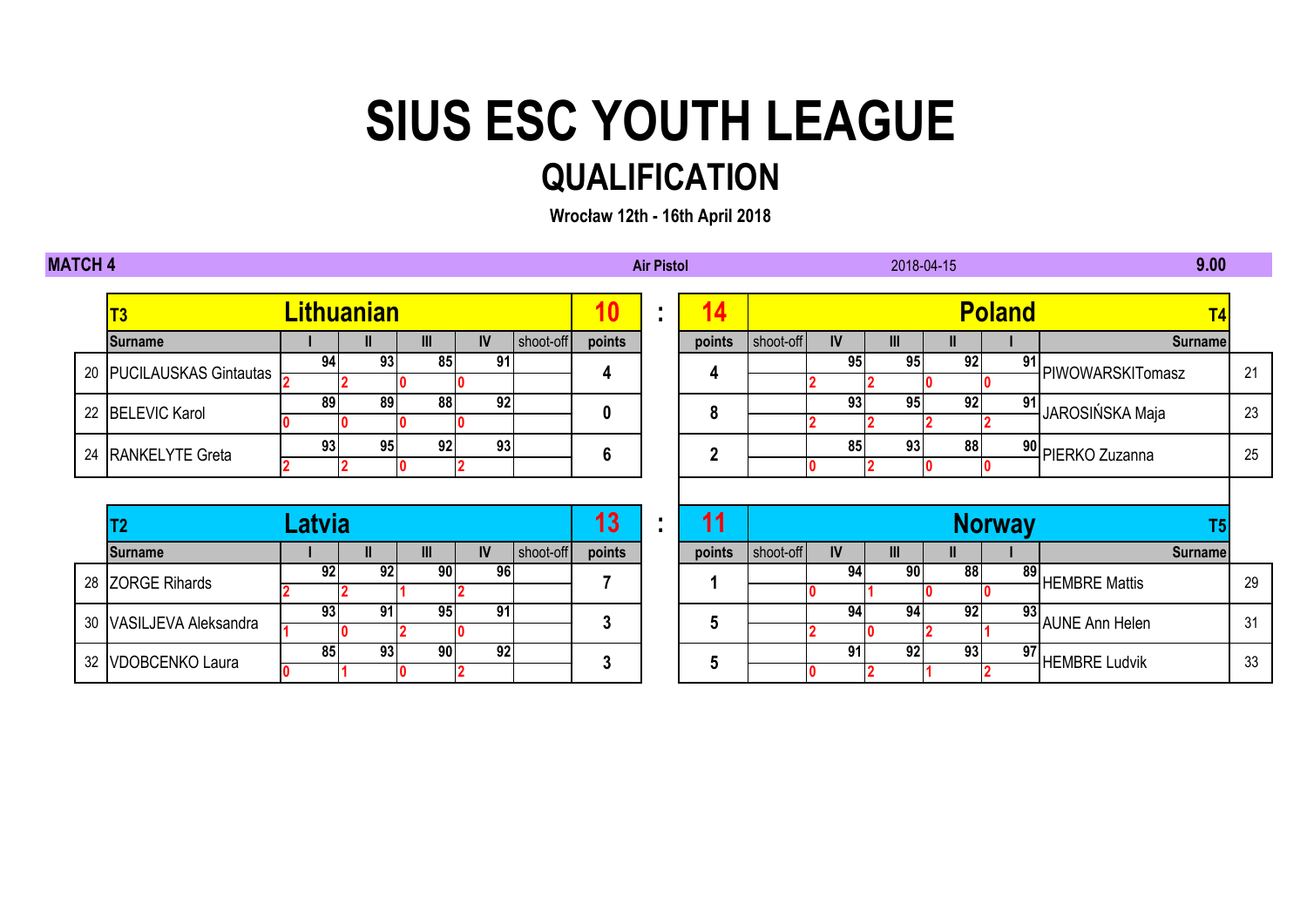| <b>MATCH 5</b> |                      |                          |                        |                   |                 |           |           |                | <b>Air Pistol</b>                |                 |           |           |    | 2018-04-15 |               | 11.00                 |    |
|----------------|----------------------|--------------------------|------------------------|-------------------|-----------------|-----------|-----------|----------------|----------------------------------|-----------------|-----------|-----------|----|------------|---------------|-----------------------|----|
|                |                      |                          | <b>Estonia</b>         |                   |                 |           |           | 8              | $\blacksquare$                   | 16              |           |           |    |            | <b>Poland</b> | T <sub>4</sub>        |    |
|                |                      | <b>Surname</b>           |                        |                   | Ш               | <b>IV</b> | shoot-off | points         |                                  | points          | shoot-off | IV        | Ш  |            |               | <b>Surname</b>        |    |
|                |                      | 20 LEPMAN Kirill         | 93                     | 90                | $\overline{93}$ | 91        |           | $\overline{2}$ |                                  | $6\phantom{1}6$ |           | 96        | 92 | 96         |               | 94 PIWOWARSKI Tomasz  | 21 |
|                |                      |                          |                        |                   |                 |           |           |                |                                  |                 |           |           |    |            |               |                       |    |
|                | 22                   | MOISSEJEVA Aleksandra    | 92                     | 87                | 93              | 93        |           | 4              |                                  | 4               |           | 96        | 90 | 92         | 91            | JAROSIŃSKA Maja       | 23 |
|                |                      |                          |                        |                   |                 |           |           |                |                                  |                 |           |           |    |            |               |                       |    |
|                | 24                   | <b>TAHVINOV Elari</b>    | 89                     | 91                | 89              | 92        |           | $\overline{2}$ |                                  | $6\phantom{1}6$ |           | 93        | 90 | 95         |               | 88 SADOWSKI Paweł     | 25 |
|                |                      |                          |                        |                   |                 | $\bf{0}$  |           |                |                                  |                 |           |           |    |            |               |                       |    |
|                |                      |                          |                        |                   |                 |           |           |                |                                  |                 |           |           |    |            |               |                       |    |
|                |                      | T3                       |                        | <b>Lithuanian</b> |                 |           |           | 11             | $\blacksquare$<br>$\blacksquare$ | 13              |           |           |    |            | <b>Norway</b> |                       |    |
|                |                      | <b>Surname</b>           |                        | Ш                 | $\mathbf{III}$  | IV        | shoot-off | points         |                                  | points          | shoot-off | <b>IV</b> | Ш. | Ш          |               | <b>Surname</b>        |    |
|                |                      | 28 PUCILAUSKAS Gintautas | 91                     | 95                | 91              | 92        |           | 4              |                                  | 4               |           | 94        | 90 | 89         | 92            | <b>AUNE Ann Helen</b> | 29 |
|                |                      |                          | 0                      |                   |                 |           |           |                |                                  |                 |           |           |    |            |               |                       |    |
|                |                      | 30 RANKELYTE Greta       | 93                     | 96                | 95              | 92        |           | 4              |                                  | 4               |           | 96        | 93 | 94         | 94            | <b>HEMBRE Ludvik</b>  | 31 |
|                |                      |                          |                        |                   |                 |           |           |                |                                  |                 |           |           |    |            |               |                       |    |
|                | 32 DZIKUNSKAS Ugnius |                          | $\overline{\text{82}}$ | 89                | 93              | 86        |           | 3              |                                  | 5               |           | 90        | 90 | 89         | 93            | <b>HEMBRE Mattis</b>  | 33 |
|                |                      |                          |                        |                   | $\mathbf 0$     |           |           |                |                                  |                 |           |           |    |            |               |                       |    |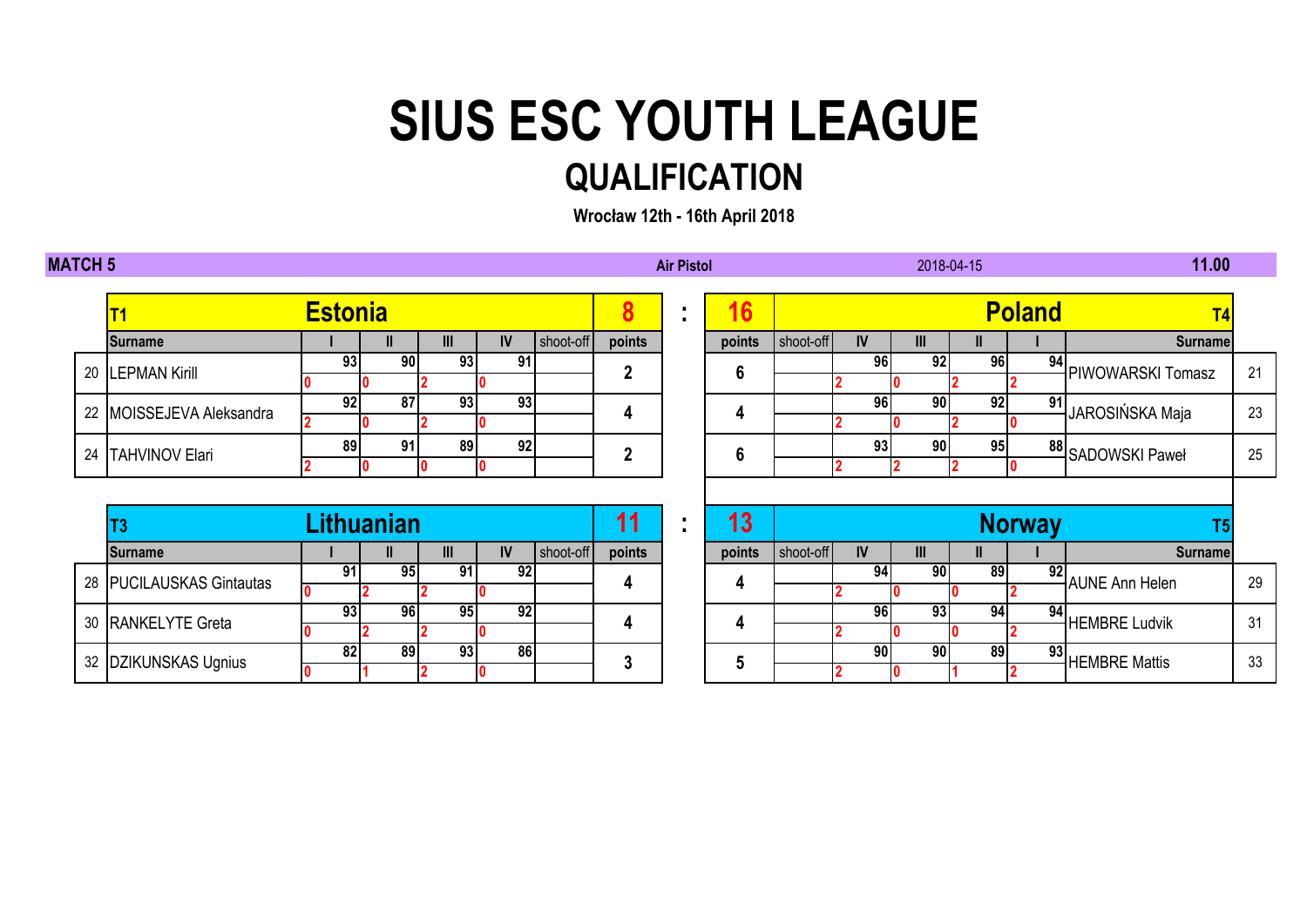

**Wrocław 12th - 16th April 2018**

**MATCH 1 Air Rifle 9.00**



### **102,9 102,1 103,7 103,0 104,2 103,9 102,9 103,1 0 0 0 0 2 2 2 2 102,2 102,6 102,4 101,6 99,8 100,0 100,6 101,6 2 2 2 2 0 0 0 0 104,0 102,3 102,1 103,0 101,8 99,8 99,9 100,6** 5 LINDFORS Josefine **102,2 102,6 102,4 101,6 8** 3 ANDERSSON Johanna **102,9 102,1 103,7 103,0 0 0**

|                            |       | <b>Denmark</b> |       |           |           |        | 18     |           |       |       |       | <b>Poland</b> |                           |
|----------------------------|-------|----------------|-------|-----------|-----------|--------|--------|-----------|-------|-------|-------|---------------|---------------------------|
| <b>Surname</b>             |       |                |       | <b>IV</b> | shoot-off | points | points | shoot-off | IV    | III   |       |               |                           |
| 13   LAURSEN Josefine      | 100,0 | 102,5          | 102,1 | 103,5     |           |        | 6      |           | 101,5 | 103,7 | 102,9 |               | 103,6 SZUTKO Aleksandra   |
|                            |       |                |       |           |           |        |        |           |       |       |       |               |                           |
| 15   FABRICIUS Amby Laerke | 101,6 | 102.9          | 103,2 | 103,5     |           | 0      | 8      |           | 104,9 | 103,5 | 105,5 |               | 104,2 BOBER Wiktoria      |
|                            |       |                |       |           |           |        |        |           |       |       |       |               |                           |
| 17 NIELSEN Emil            | 100,2 | 103,9          | 99,0  | 100,9     |           |        |        |           | 101,4 | 99,7  | 101,9 |               | <u>97,8</u> PIATEK Michał |
|                            |       |                |       |           |           |        |        |           |       |       |       |               |                           |

|                            | <b>Sweden</b> |                         |       |       |           | 16             | 8      |           |           |       |       | <b>Norway</b>      |                              |    |
|----------------------------|---------------|-------------------------|-------|-------|-----------|----------------|--------|-----------|-----------|-------|-------|--------------------|------------------------------|----|
| <b>Surname</b>             |               |                         | Ш     | IV.   | shoot-off | points         | poins  | shoot-off | <b>IV</b> |       |       |                    | Surname <sup>®</sup>         |    |
| 3 ANDERSSON Johanna        | 102,9         | 102,1                   | 103,7 | 103,0 |           | 0              | 8      |           | 104,2     | 103,9 | 102,9 | 103,1              | LOEVSETH Mari Baardseng      |    |
|                            |               |                         |       |       |           |                |        |           |           |       |       |                    |                              |    |
| 5   LINDFORS Josefine      | 102,2         | 102,6                   | 102,4 | 101,6 |           | 8              | 0      |           | 99,8      | 100,0 | 100,6 |                    | 101,6 VERMUNDSDAMMEN Jon Ola | 6  |
|                            |               |                         |       |       |           |                |        |           |           |       |       |                    |                              |    |
| <b>EKDAHL Marcus</b>       | 104,0         | 102,3<br>102,1<br>103,0 |       |       | 8         | 0              |        | 101,8     | 99,8      | 99,9  |       | 100,6 EIKEN Torinn | 8                            |    |
|                            |               |                         |       |       |           |                |        |           |           |       |       |                    |                              |    |
|                            |               |                         |       |       |           |                |        |           |           |       |       |                    |                              |    |
| T <sub>2</sub>             |               | <b>Denmark</b>          |       |       |           | 6              | 18     |           |           |       |       | <b>Poland</b>      |                              |    |
| <b>Surname</b>             |               |                         | Ш     | IV    | shoot-off | points         | points | shoot-off | IV        |       |       |                    | <b>Surname</b>               |    |
| 13  LAURSEN Josefine       | 100,0         | 102,5                   | 102,1 | 103,5 |           | $\overline{2}$ | 6      |           | 101,5     | 103,7 | 102,9 |                    | 103,6 SZUTKO Aleksandra      | 14 |
|                            |               |                         |       |       |           |                |        |           |           |       |       |                    |                              |    |
| 15   FABRICIUS Amby Laerke | 101,6         | 102,9                   | 103,2 | 103,5 |           | 0              | 8      |           | 104,9     | 103,5 | 105,5 |                    | 104,2 BOBER Wiktoria         | 16 |
|                            |               |                         |       |       |           |                |        |           |           |       |       |                    |                              |    |
| 17 NIELSEN Emil            | 100,2         | 103,9                   | 99,0  | 100,9 |           | 4              | 4      |           | 101,4     | 99,7  | 101,9 |                    | 97,8 PIATEK Michał           | 18 |
|                            |               |                         |       |       |           |                |        |           |           |       |       |                    |                              |    |

2018-04-14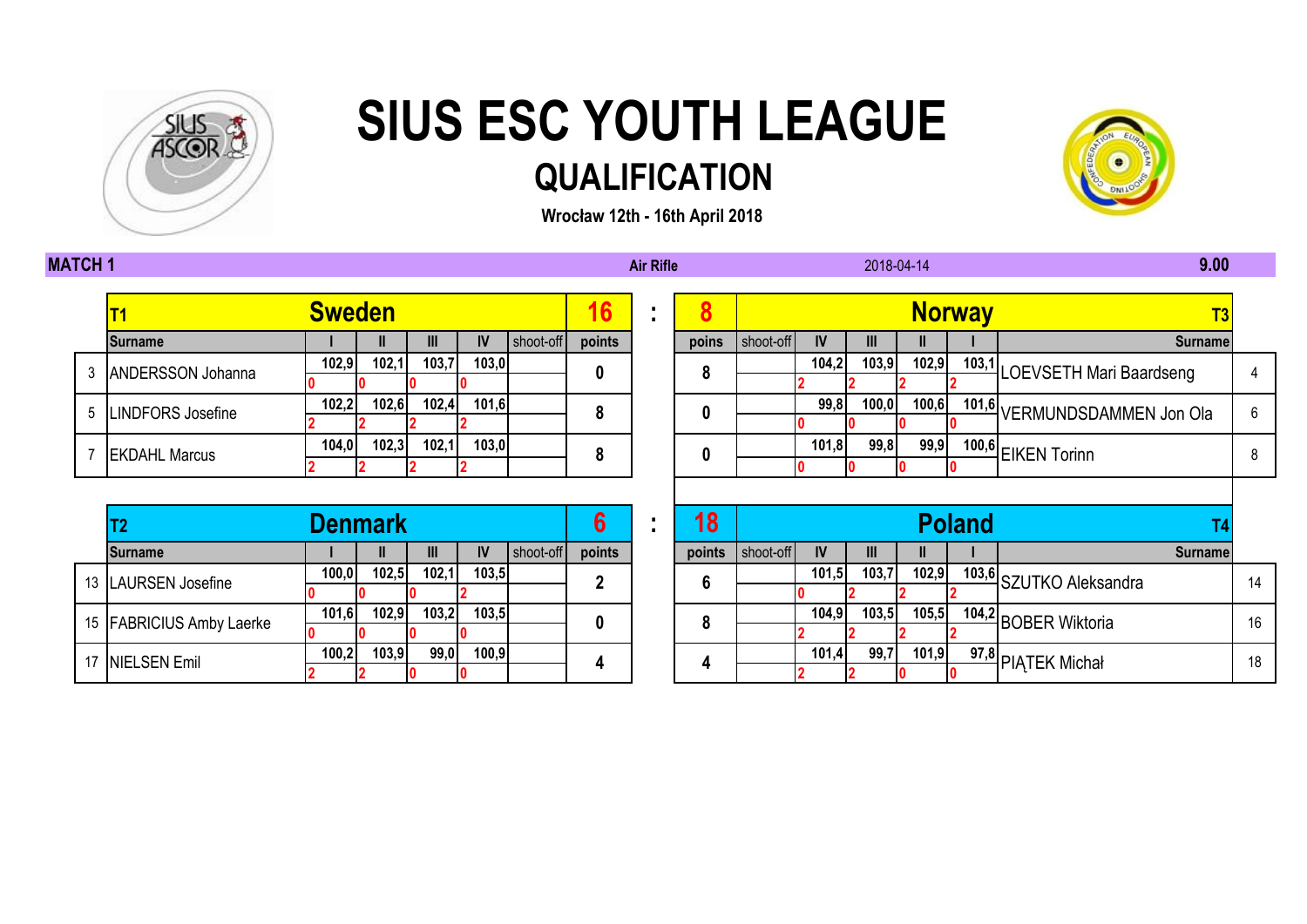

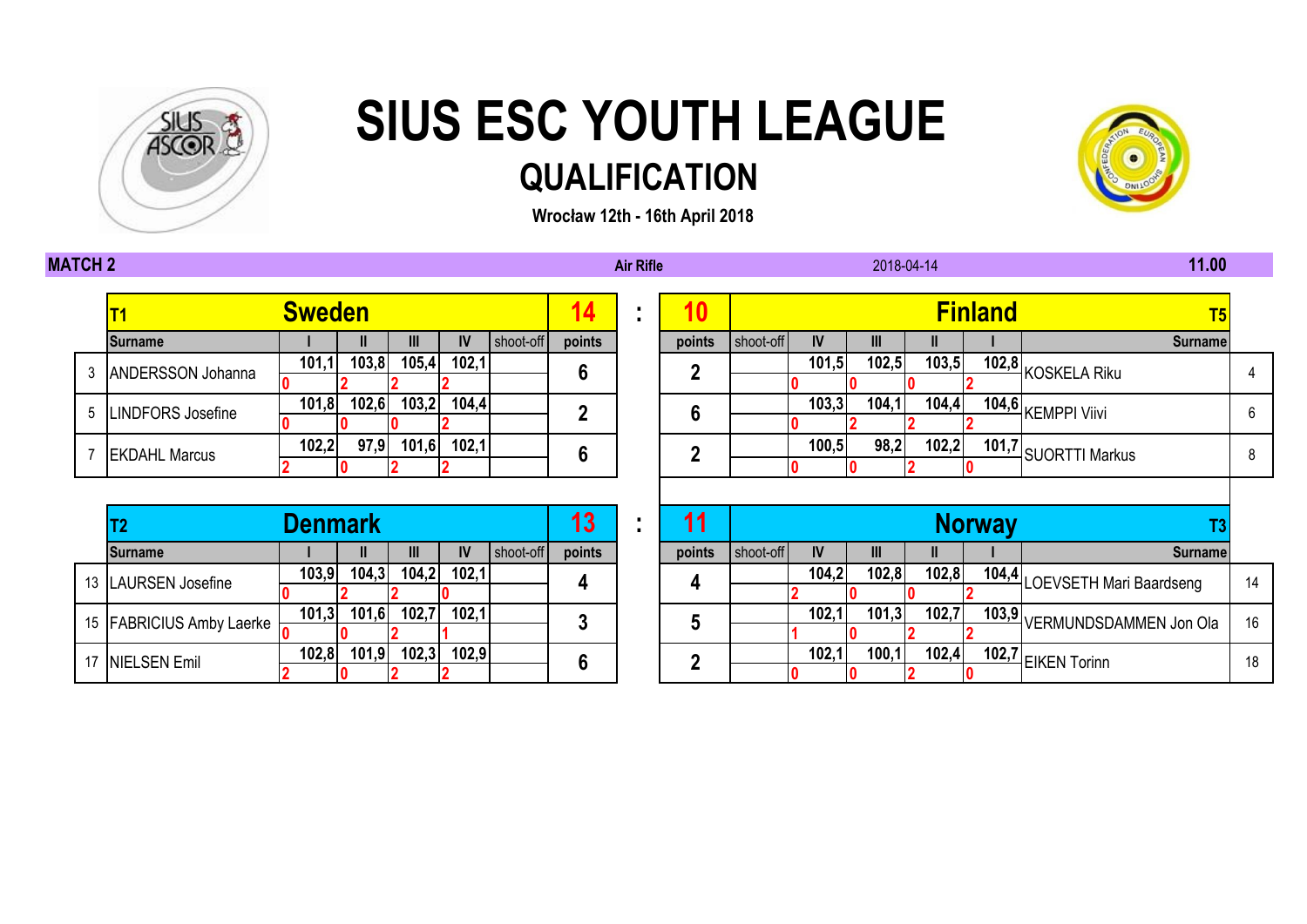



**Wrocław 12th - 16th April 2018**

#### **MATCH 3 Air Rifle 14.00**

| T <sub>4</sub>      | <b>Poland</b> |       |       |       |           | 16     |        |           |       |                | <u>Finla</u> |  |
|---------------------|---------------|-------|-------|-------|-----------|--------|--------|-----------|-------|----------------|--------------|--|
| <b>Surname</b>      |               | Ш     | Ш     | IV    | shoot-off | points | points | shoot-off | IV    | $\mathbf{III}$ | Ш            |  |
| 3 SZUTKO Aleksandra | 104,6         | 104,4 | 103,7 | 103,9 |           |        |        |           | 101,6 | 101,1          | 101,8        |  |
|                     |               |       |       |       |           |        | 0      |           |       |                |              |  |
| 5 BOBER Wiktoria    | 104,5         | 104,6 | 103,2 | 103,8 |           |        |        |           | 98,3  | 103,3          | 103,1        |  |
|                     |               |       |       |       |           |        |        |           |       |                |              |  |
|                     | 97,7          | 98,3  | 101,9 | 100,1 |           |        |        |           | 100.9 | 100,2          | 99,3         |  |
| MASŁOWSKI Mikołaj   |               |       |       |       |           |        | 6      |           |       |                |              |  |

|  |                      | <b>Sweden</b> |       |       |       |           |        | 10     |           |       |       | Denmark |       | רד                                             |
|--|----------------------|---------------|-------|-------|-------|-----------|--------|--------|-----------|-------|-------|---------|-------|------------------------------------------------|
|  | <b>Surname</b>       |               |       | W.    | IV    | shoot-off | points | points | shoot-off | IV    | Ш     |         |       | Surname                                        |
|  | 13 ANDERSSON Johanna | 101,8         | 105,3 | 102,7 | 102,4 |           |        |        |           | 103,2 | 102,0 | 104,2   | 104,4 | <b>LAURSEN Josefine</b>                        |
|  |                      |               |       |       |       |           |        |        |           |       |       |         |       |                                                |
|  | 15 LINDFORS Josefine | 103,6         | 103,0 | 103,1 | 102,7 |           |        | n      |           | 100.7 | 101,4 | 103,2   |       | $\frac{1}{\sqrt{101.9}}$ FABRICIUS Amby Laerke |
|  |                      |               |       |       |       |           |        |        |           |       |       |         |       |                                                |
|  |                      | 100,9         | 100,8 | 104,2 | 100,8 |           |        |        |           | 104,5 | 99,3  | 101,0   |       | v., ul 100,7 NIELSEN Emil                      |
|  | 17 EKDAHL Marcus     |               |       |       |       |           |        |        |           |       |       |         |       |                                                |

| $\mathsf{T4}$       |                                                                                                                 | <b>Poland</b> |  |                                                                                                                 |                                   |               |                                                    | 16     | 8      |           |       |       |                | <b>Finland</b> | T <sub>5</sub>          |   |  |
|---------------------|-----------------------------------------------------------------------------------------------------------------|---------------|--|-----------------------------------------------------------------------------------------------------------------|-----------------------------------|---------------|----------------------------------------------------|--------|--------|-----------|-------|-------|----------------|----------------|-------------------------|---|--|
| <b>Surname</b>      |                                                                                                                 |               |  |                                                                                                                 | Ш                                 | <b>IV</b>     | shoot-off                                          | points | points | shoot-off | IV    | Ш     |                |                | Surnamel                |   |  |
| 3 SZUTKO Aleksandra |                                                                                                                 | 104,6         |  | 104,4                                                                                                           | 103,7                             | 103,9         |                                                    | 8      | 0      |           | 101,6 | 101,1 | 101,8          |                | 199,7 KOSKELA Riku      |   |  |
|                     |                                                                                                                 |               |  |                                                                                                                 |                                   |               |                                                    |        |        |           |       |       |                |                |                         |   |  |
|                     |                                                                                                                 | 104,5         |  | 104,6                                                                                                           | 103,2                             | 103,8         |                                                    | 6      | n      |           | 98,3  | 103,3 | 103,1          |                | 102,5<br>HEISKANEN Essi | 6 |  |
| 5 BOBER Wiktoria    |                                                                                                                 |               |  |                                                                                                                 |                                   |               |                                                    |        |        |           |       |       |                |                |                         |   |  |
| MASŁOWSKI Mikołaj   |                                                                                                                 | 97,7          |  | 98,3                                                                                                            | 101,9                             | 100,1         |                                                    | ŋ      | 6      |           | 100,9 | 100,2 | 99,3           |                | 99,6 KOOTA Luukas       | 8 |  |
|                     |                                                                                                                 |               |  |                                                                                                                 |                                   |               |                                                    |        |        |           |       |       |                |                |                         |   |  |
|                     |                                                                                                                 |               |  |                                                                                                                 |                                   |               |                                                    |        |        |           |       |       |                |                |                         |   |  |
|                     |                                                                                                                 | <b>Sweden</b> |  |                                                                                                                 |                                   |               |                                                    | 4      | 10     |           |       |       | <b>Denmark</b> |                |                         |   |  |
|                     | the contract of the contract of the contract of the contract of the contract of the contract of the contract of |               |  | the contract of the contract of the contract of the contract of the contract of the contract of the contract of | <b>Contract Contract Contract</b> | $\sim$ $\sim$ | <u> 1955 - Andrea Barbara, filozof a filozof e</u> |        |        |           |       |       |                |                |                         |   |  |

2018-04-14

|  |                        | <u>Umumuli</u> |        |       |       |           |        | . .    |           |        |       | <u>РМ ничи</u> |       |                                             |    |
|--|------------------------|----------------|--------|-------|-------|-----------|--------|--------|-----------|--------|-------|----------------|-------|---------------------------------------------|----|
|  | <b>Surname</b>         |                |        | Ш     | IV    | shoot-off | points | points | shoot-off | IV     | Ш     |                |       | Surnamel                                    |    |
|  | 13 ANDERSSON Johanna   | 101,8          | 105,3  | 102.7 | 102,4 |           |        |        |           | 103.2I | 102,0 | 104,2          | 104,4 | HLAURSEN Josefine                           |    |
|  |                        |                |        |       |       |           |        |        |           |        |       |                |       |                                             |    |
|  | 15   LINDFORS Josefine | 103,6          | 103,0  | 103,1 | 102,7 |           |        |        |           | 100,7  | 101.4 |                |       | $\frac{1}{2}$ 101,9 FABRICIUS Amby Laerke 1 | 16 |
|  |                        |                |        |       |       |           |        |        |           |        |       |                |       |                                             |    |
|  | 17 EKDAHL Marcus       | 100,9          | 100, 8 | 104,2 | 100,8 |           |        |        |           | 104.51 | 99,3  | 101,0          |       | 100,7<br>NIELSEN Emil                       | 18 |
|  |                        |                |        |       |       |           |        |        |           |        |       |                |       |                                             |    |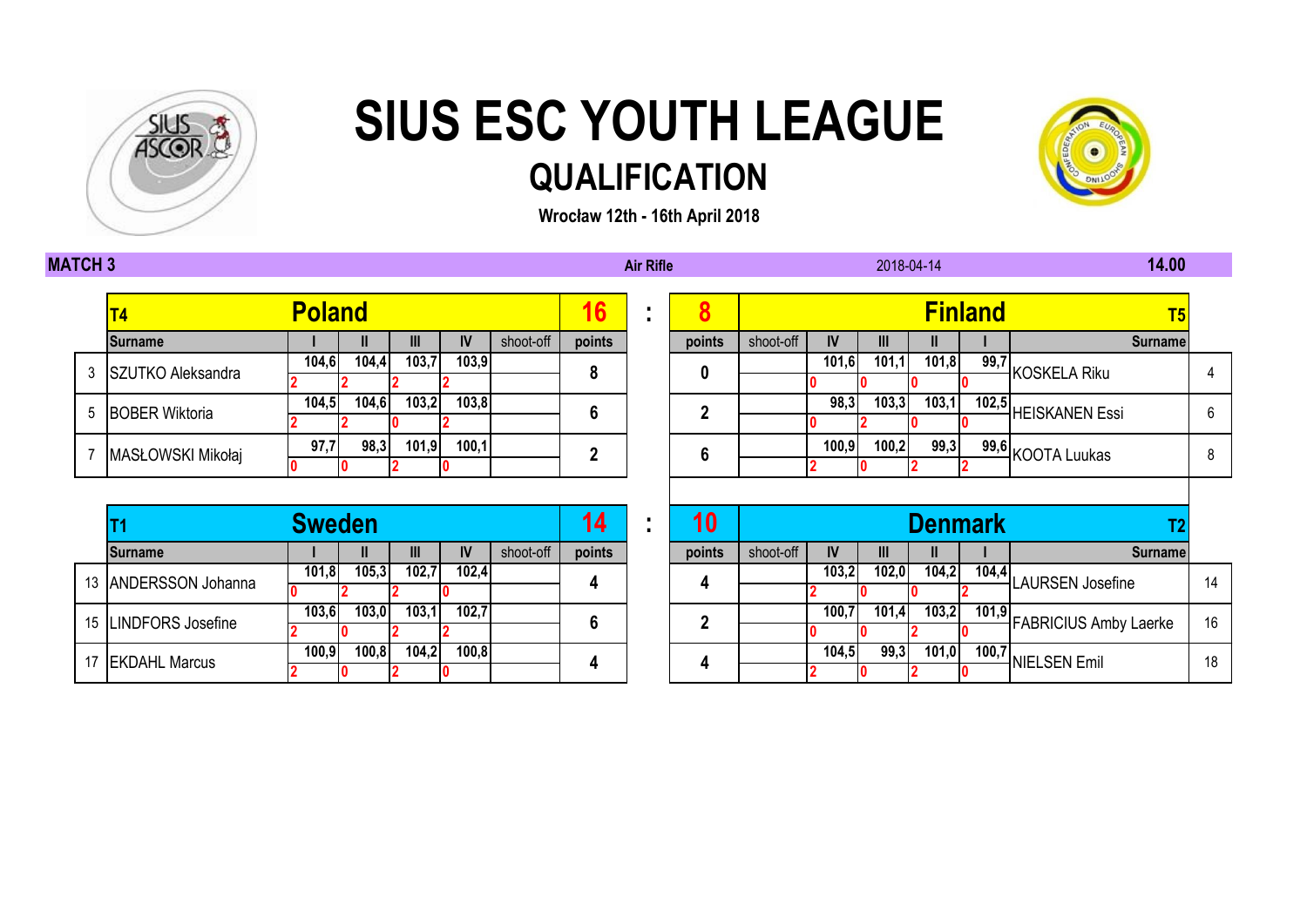| <b>MATCH 4</b> |   |                            |                |              |       |       |           |             | <b>Air Rifle</b> |              |           |           |                | 2018-04-15 |                | 9.00                       |    |
|----------------|---|----------------------------|----------------|--------------|-------|-------|-----------|-------------|------------------|--------------|-----------|-----------|----------------|------------|----------------|----------------------------|----|
|                |   | T3                         | <b>Norway</b>  |              |       |       |           | 14          |                  | 10           |           |           |                |            | <b>Poland</b>  | T <sub>4</sub>             |    |
|                |   | <b>Surname</b>             |                | Ш            | Ш     | IV    | shoot-off | points      |                  | points       | shoot-off | <b>IV</b> | $\mathbf{III}$ |            |                | <b>Surname</b>             |    |
|                | 3 | LOEVSETH Mari Baardseng    | 104,6          | 104,7        | 105   | 105,1 |           | 8           |                  | 0            |           | 102       | 99,7           | 103,7      |                | 102,4<br>SZUTKO Aleksandra |    |
|                |   |                            |                |              |       |       |           |             |                  |              |           |           |                |            |                |                            |    |
|                | 5 | VERMUNDSDAMMEN Jon Ola     | 101,5          | 100,1        | 101,2 | 99,8  |           | 0           |                  | 8            |           | 104       | 103            | 103,2      |                | 102,8 BOBER Wiktoria       | 6  |
|                |   |                            |                |              |       |       |           |             |                  |              |           |           |                |            |                |                            |    |
|                |   | <b>EIKEN Torinn</b>        | 104            | 103,3        | 102,5 | 101,6 |           | 6           |                  | $\mathbf{2}$ |           | 100,7     | 102,7          | 101,9      |                | 98,9 PIATEK Michał         | 8  |
|                |   |                            |                |              |       |       |           |             |                  |              |           |           |                |            |                |                            |    |
|                |   |                            |                |              |       |       |           |             |                  |              |           |           |                |            |                |                            |    |
|                |   | Τ2                         | <b>Denmark</b> |              |       |       |           | 7           | $\blacksquare$   | 17           |           |           |                |            | <b>Finland</b> | T5                         |    |
|                |   | <b>Surname</b>             |                | $\mathbf{I}$ | Ш     | IV    | shoot-off | points      |                  | points       | shoot-off | <b>IV</b> | $\mathbf{III}$ |            |                | <b>Surname</b>             |    |
|                |   | 13 LAURSEN Josefine        | 104,1          | 105,2        | 102,1 | 102,8 |           | $\mathbf 2$ |                  | 6            |           | 105,2     | 104,9          | 102,4      |                | 104,2 KEMPPI Viivi         | 14 |
|                |   |                            |                |              |       |       |           |             |                  |              |           |           |                |            |                |                            |    |
|                |   | 15   FABRICIUS Amby Laerke | 103,9          | 101,8        | 103,3 | 103,3 |           |             |                  |              |           | 104,6     | 103,3          | 102,7      |                | 104,6<br>HEISKANEN Essi    | 16 |
|                |   |                            |                | 10           |       | 10    |           |             |                  |              |           |           |                |            |                |                            |    |
|                |   |                            | 100,4          | 100,2        | 102,6 | 101,6 |           | 4           |                  | 4            |           | 99,6      | 100,3          | 102,5      |                | 100,9 SUORTTI Markus       | 18 |
|                |   | 17 NIELSEN Emil            |                | 10           |       |       |           |             |                  |              |           |           |                |            |                |                            |    |